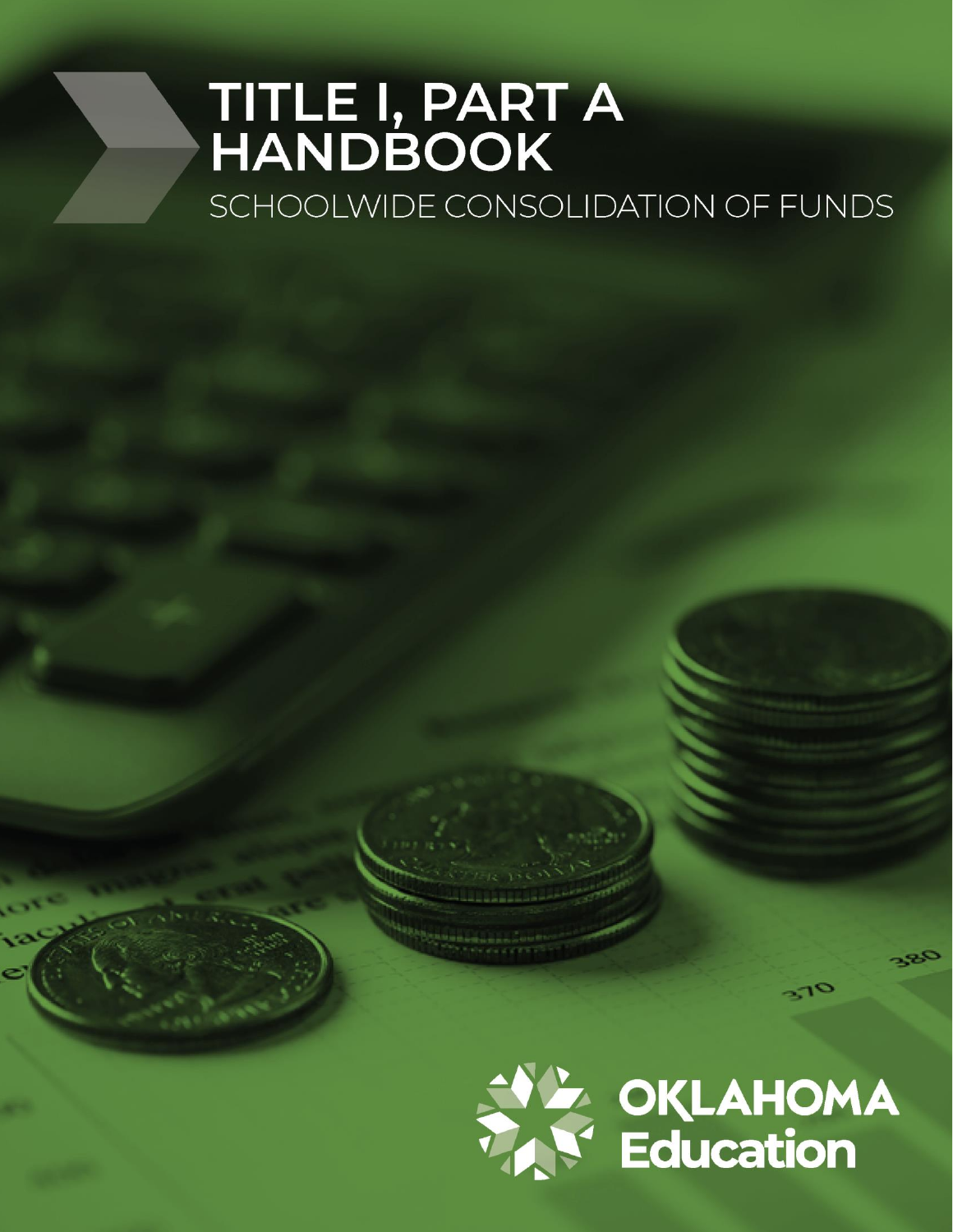# Updates Tracking Sheet

| Date | <b>Updated Section</b> | Page |
|------|------------------------|------|
|      |                        |      |
|      |                        |      |
|      |                        |      |
|      |                        |      |
|      |                        |      |
|      |                        |      |
|      |                        |      |
|      |                        |      |
|      |                        |      |
|      |                        |      |
|      |                        |      |
|      |                        |      |
|      |                        |      |
|      |                        |      |
|      |                        |      |
|      |                        |      |
|      |                        |      |
|      |                        |      |
|      |                        |      |
|      |                        |      |
|      |                        |      |
|      |                        |      |
|      |                        |      |
|      |                        |      |
|      |                        |      |
|      |                        |      |
|      |                        |      |
|      |                        |      |
|      |                        |      |
|      |                        |      |
|      |                        |      |
|      |                        |      |
|      |                        |      |
|      |                        |      |
|      |                        |      |
|      |                        |      |
|      |                        |      |
|      |                        |      |
|      |                        |      |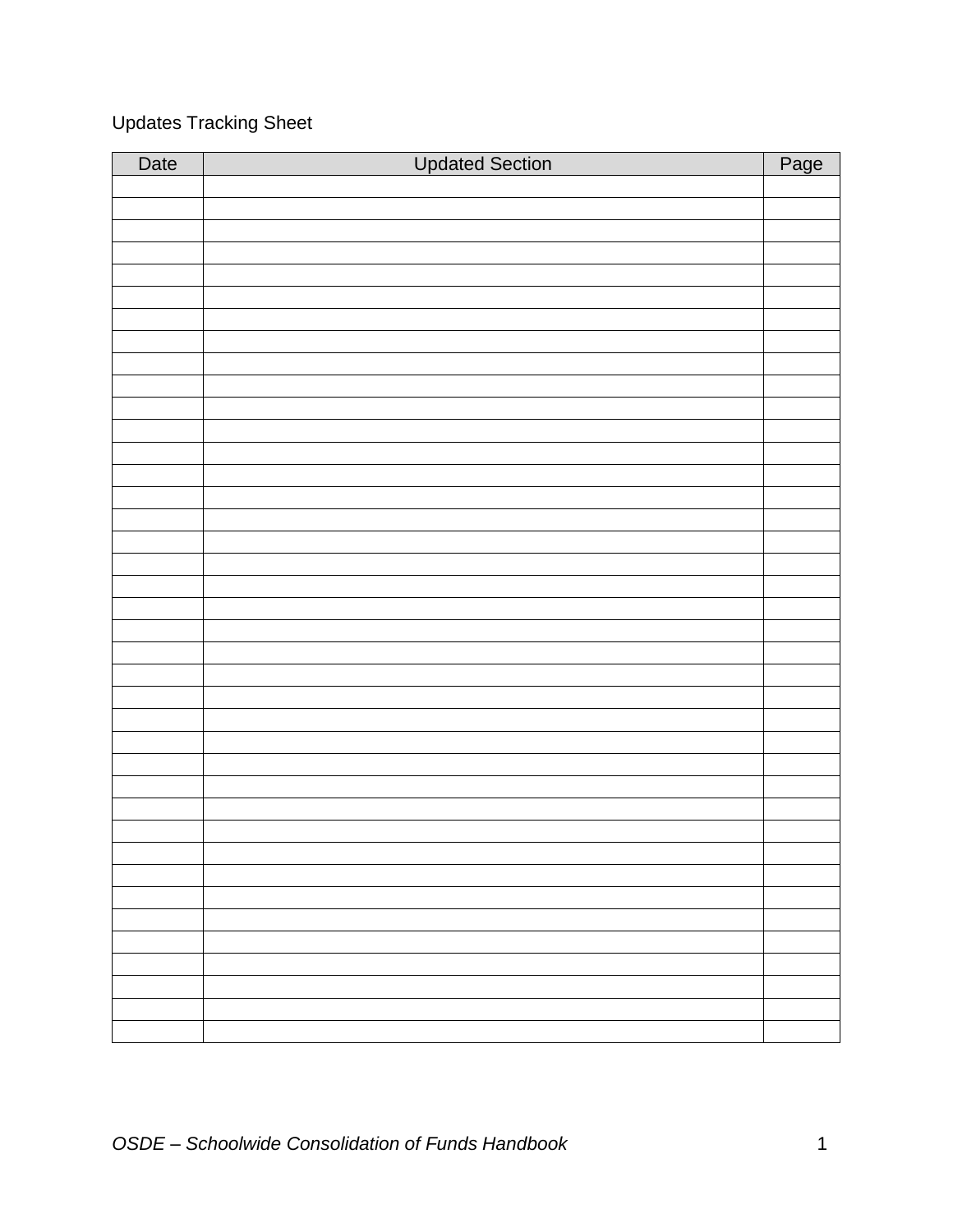# **Table of Contents**

|                                                               | Page |
|---------------------------------------------------------------|------|
| <b>INTRODUCTION</b>                                           | 3    |
| <b>CHAPTER 1: Schoolwide Programs</b>                         |      |
|                                                               | 3    |
|                                                               | 3    |
| 1.3 Participating Programs in the Consolidation of Funds      | 4    |
| <b>CHAPTER 2: Mechanics of the Consolidation of Funds</b>     |      |
| 2.1 Schoolwide Consolidation of Funds within the Consolidated | 5    |
|                                                               |      |
| 2.2 Intent and Purpose of the Consolidated Programs           | 6    |
| <b>CHAPTER 3: General Fiscal Requirements</b>                 |      |
| 3.1 Title I Supplement, Not Supplant (SNS) Test               | 6    |
|                                                               | 7    |
|                                                               | 8    |
|                                                               | 8    |
|                                                               | 9    |
|                                                               | 9    |
| <b>CHAPTER 4: Local Uses of Funds</b>                         |      |
|                                                               | 9    |
|                                                               |      |
|                                                               | 12   |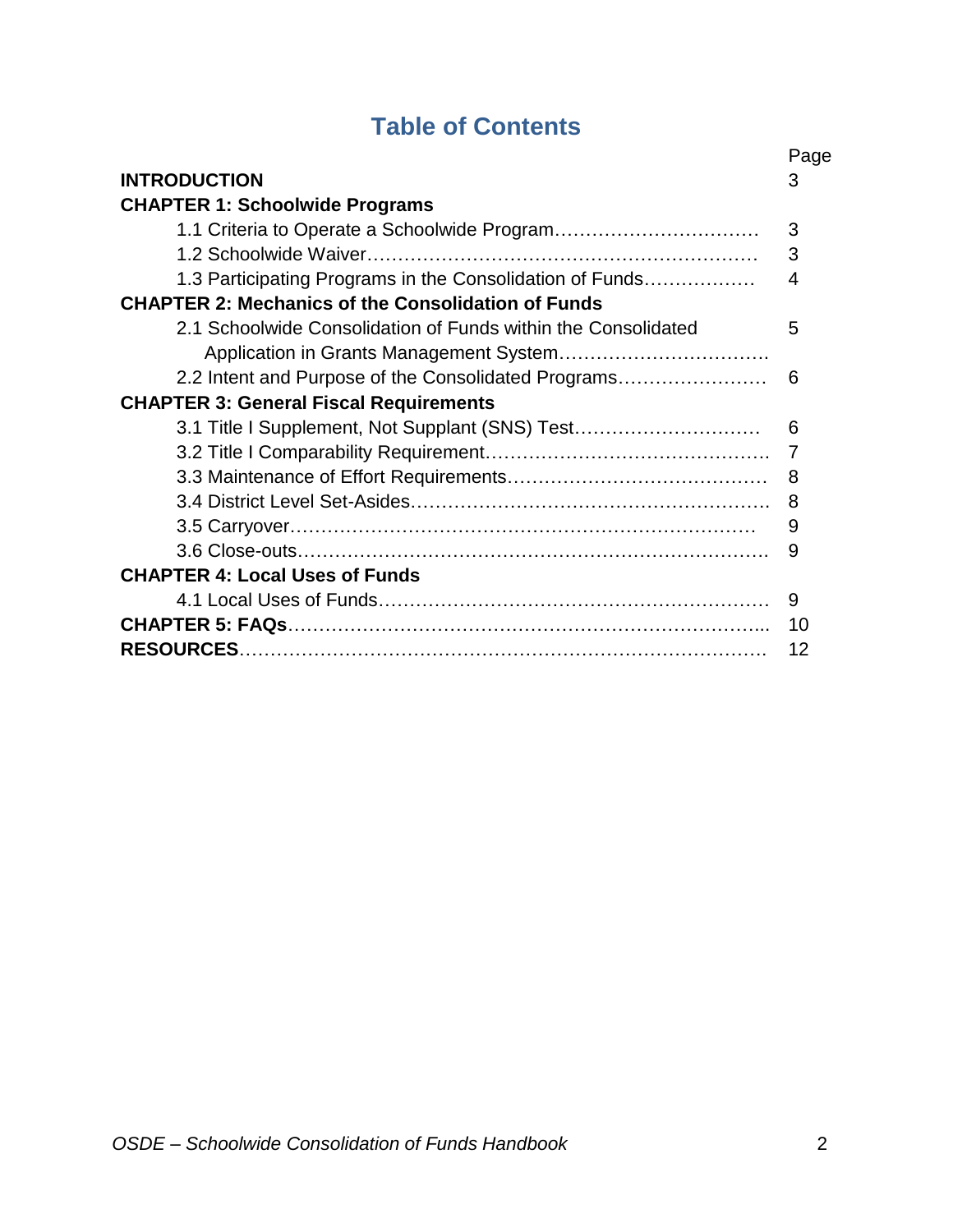# **INTRODUCTION**

Consolidating Federal, State and local funds in a schoolwide program offers significant flexibility to a school to use all of its funds to meet the specific needs of its students identified through a needs assessment and included in the schoolwide plan.

A school implementing a schoolwide program may consolidate funds from Title I and other Federal education programs with State and local funds to use all of its funds to meet the specific needs of its students identified through a needs assessment and included in the schoolwide plan. *[ESSA, Section 1114(a)(1)(A)]*

A school that consolidates Federal funds in its schoolwide program is not required to meet most of the statutory and regulatory requirements of the specific Federal programs included in the consolidation. However, the school must ensure that it meets the intent and purposes of the Federal programs included in the consolidation so that the needs of the intended beneficiaries are met. *[ESSA, Section 1114(a)(3)(A); 34 CFR 200.29(a), (b), (d)]*

# **CAPTER 1: Schoolwide Programs**

## **1.1 Criteria to Operate a Schoolwide Program**

If 40 percent or more students in a Title I, Part A school are from low-income families, the school may implement a schoolwide program. A schoolwide program is a comprehensive reform strategy designed to upgrade the entire educational program in a Title I school in order to improve the achievement of the lowest-achieving students by coordinating services funded from a variety of sources into a comprehensive framework. *[ESSA, Section 1114(a)(1)(A)]*

## **1.2 Schoolwide Waiver**

A State may grant a waiver for a school with fewer than 40 percent of students from low-income families to implement a schoolwide program if it will best serve the needs of students in the school who are failing, or at risk of failing, to meet the challenging State academic standards. *[ESSA, Section 1114(a)(1)(B)]*

Local Educational Agencies (LEAs) may apply to the Oklahoma State Department of Education (OSDE) for this waiver by completing the "Schoolwide/Targeted Assistance Intention" page in the Consolidated Application in the Grants Management System (GMS).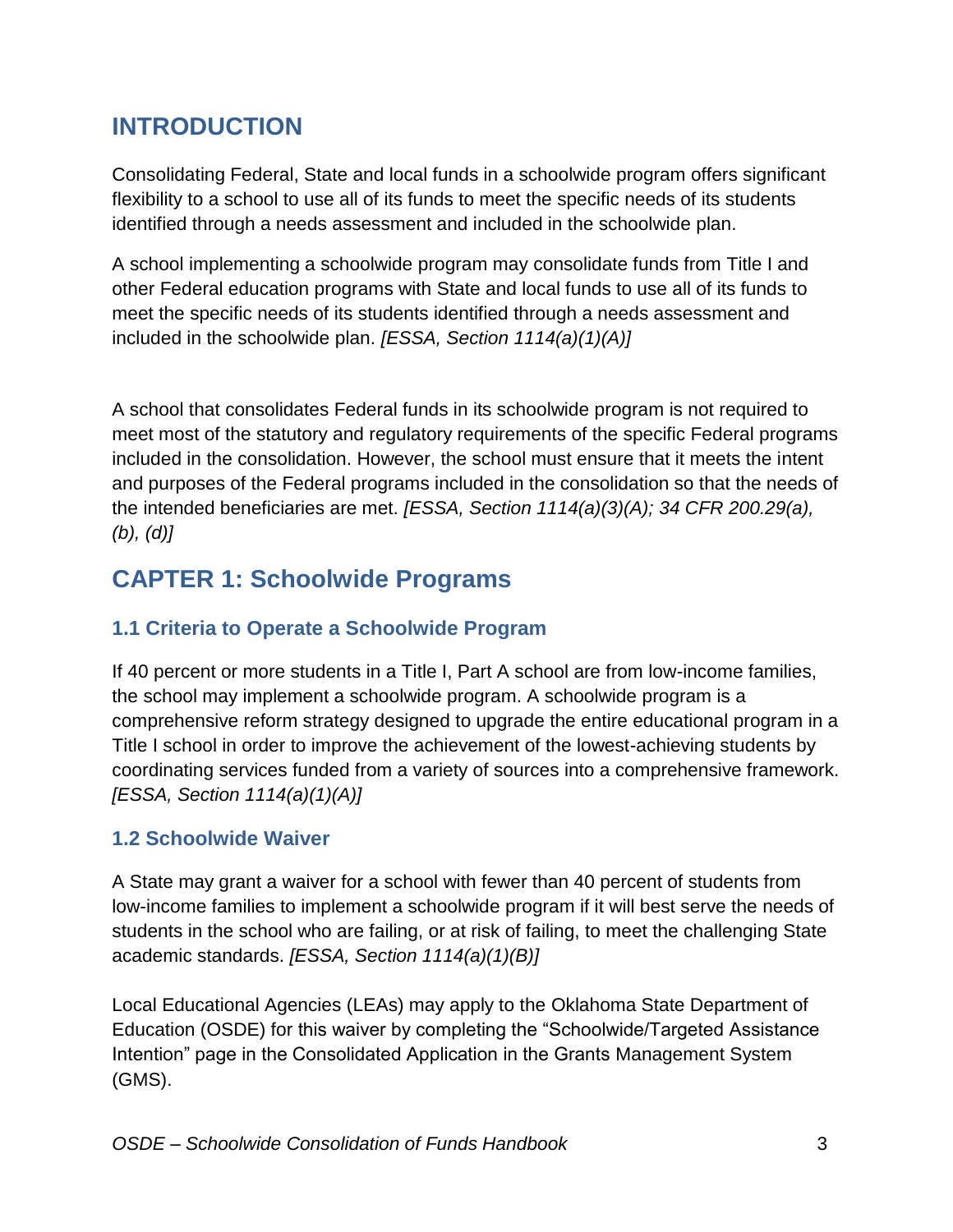## **1.3 Participating Programs in the Consolidation of Funds**

The U.S. Department of Education Secretary may, through publication of a notice in the Federal Register, exempt schoolwide programs under this section from statutory or regulatory provisions of *any other noncompetitive formula* grant program administered by U.S. Department of Education Secretary or *any discretionary* grant program administered by the U.S. Department of Education Secretary to support schoolwide programs, if the intent and purposes of such other programs are met. *[ESSA, Section 1114(a)(3(A)]*

Therefore, the Office of Federal Programs at the OSDE allows the following noncompetitive formula grant programs - as authorized by the U.S. Department of Education Secretary in the Federal Register, Vol.69, No. 127, July 2, 2004 – to be consolidated in Project 785:

- $\circ$  Title I, Part A Improving Basic Programs Operated by Local Educational Agencies;
- o Title I, Part C Education of Migratory Children *[with the conditions imposed under 34 CFR, 200.29(c)(1)]*;
- $\circ$  Title I, Part D, Subpart 2 Prevention and Intervention Programs for Children and Youth who are Neglected, Delinquent, or At-Risk;
- $\circ$  Title II, Part A Preparing, Training, and Recruiting High Quality Teachers, Principals, and Other Leaders;
- $\circ$  Title III, Part A Language Instruction for English Learners and Immigrant Students;
- $\circ$  Title IV, Part A Student Support and Academic Enrichment; and
- $\circ$  Title V, Part B, Subpart 2 Rural and Low-Income Schools (RLIS).

*Note: Discretionary Grant Funds:* In general, a schoolwide program school may consolidate funds it receives from discretionary (competitive) grants as well as from formula grants, except for Reading First, as indicated earlier in this notice. If a schoolwide program school consolidates funds from discretionary grant programs, the school must still carry out the activities described in the application under which the funds were awarded. However, a schoolwide program school would not need to account separately for specific expenditures of the consolidated Federal funds. *[Federal Register, Vol.69, No. 127, Pg.40364]*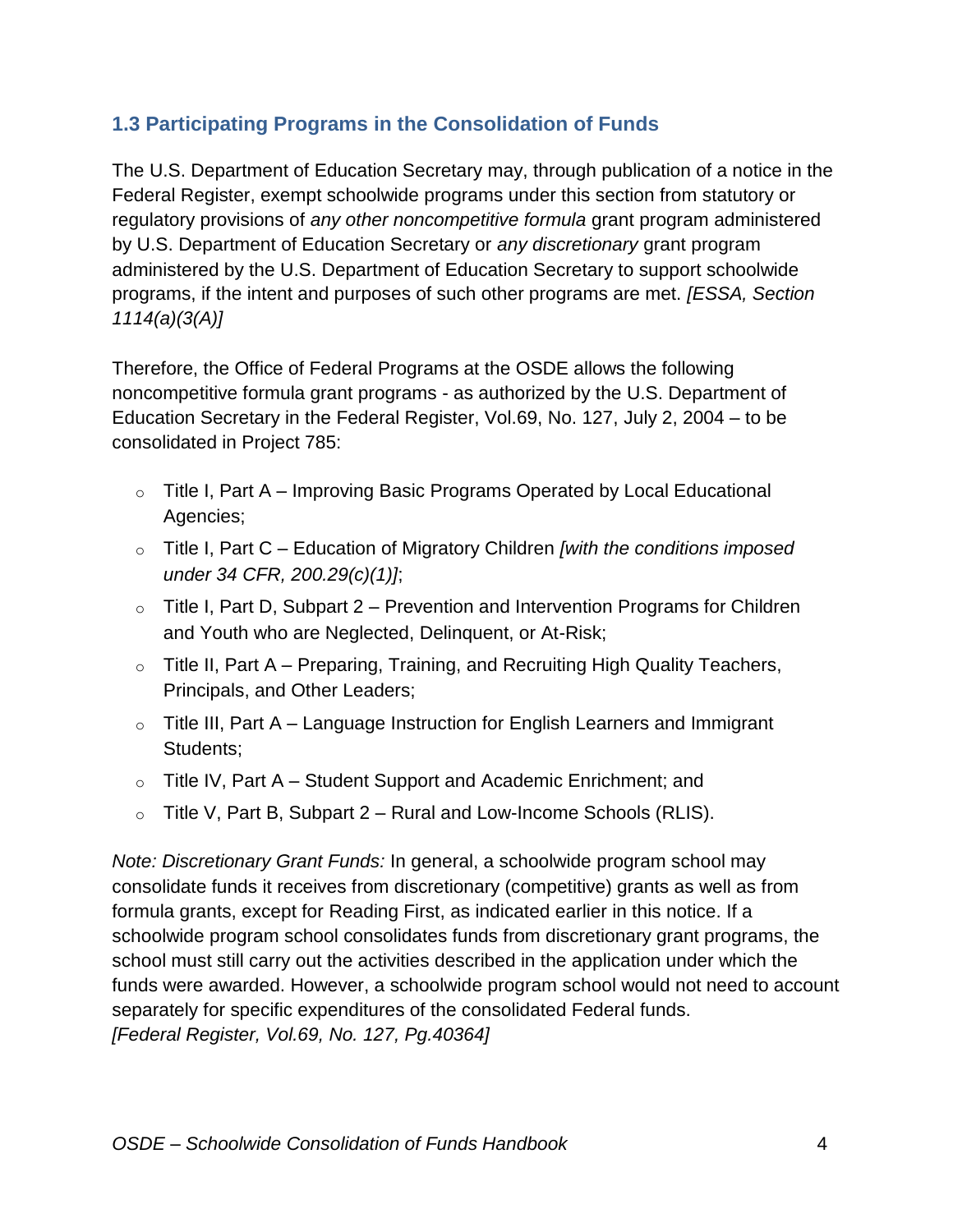The Title IX, Part A – McKinney-Vento Education for Homeless Children and Youths competitive program is projected to become available for consolidation in the FY2021 Consolidated Application.

Although the following programs were authorized by the U.S. Department of Education Secretary in the Federal Register, Vol. 69, No. 127, July 2, 2004 to be consolidated in schoolwide programs, these programs are either under standalone divisions at the OSDE or under Oklahoma Department of Career and Technology Education and therefore could not be included in project 785:

- $\circ$  Title IV, Part B 21<sup>st</sup> Century Community Learning Centers;
- $\circ$  Title VI, Part A Indian Education;
- $\circ$  Title VII Impact Aid;
- $\circ$  IDEA, Part B Assistance for Education of All Children with Disabilities;
- o Carl D. Perkins Vocational and Applied Technology Act.

# **CHAPTER 2: Mechanics of the Consolidation of Funds**

## **2.1 Schoolwide Consolidation of Funds within the Consolidated Application in Grants Management System**

An LEA in the State of Oklahoma that wishes to consolidate federal funds allowed to be consolidated under *ESSA, Section 1114(a)(3(A)* must complete the Schoolwide Consolidation of Funds application (project 785) within the Consolidated Application in the Grants Management System (GMS).

After the school attendance area to be served has been determined for the respective school year, the LEA will do the following:

- 1. Go to Title I, Part A application, Program Detail/Low Income Step 4 and determine the site allocations for the served schools. The allocations can be manually entered, or equally distributed among schools by clicking on the "Equal Distribution" button.
- 2. Check the "consolidated funds" button for each *schoolwide* school that will contribute its Title I, Part A allocation to the Schoolwide Consolidation of Funds (project 785). This way, the schoolwide schools are listed in project 785, and funds from other federal programs can be distributed at the site level.
- 3. Go to the "Allocations" page in the Consolidated Application section, and manually type in the amount that will be transferred from each federal program for which the LEA received an allocation, to the Schoolwide Consolidation of Funds project. Push "Calculate Totals" and "Save" buttons. These amounts will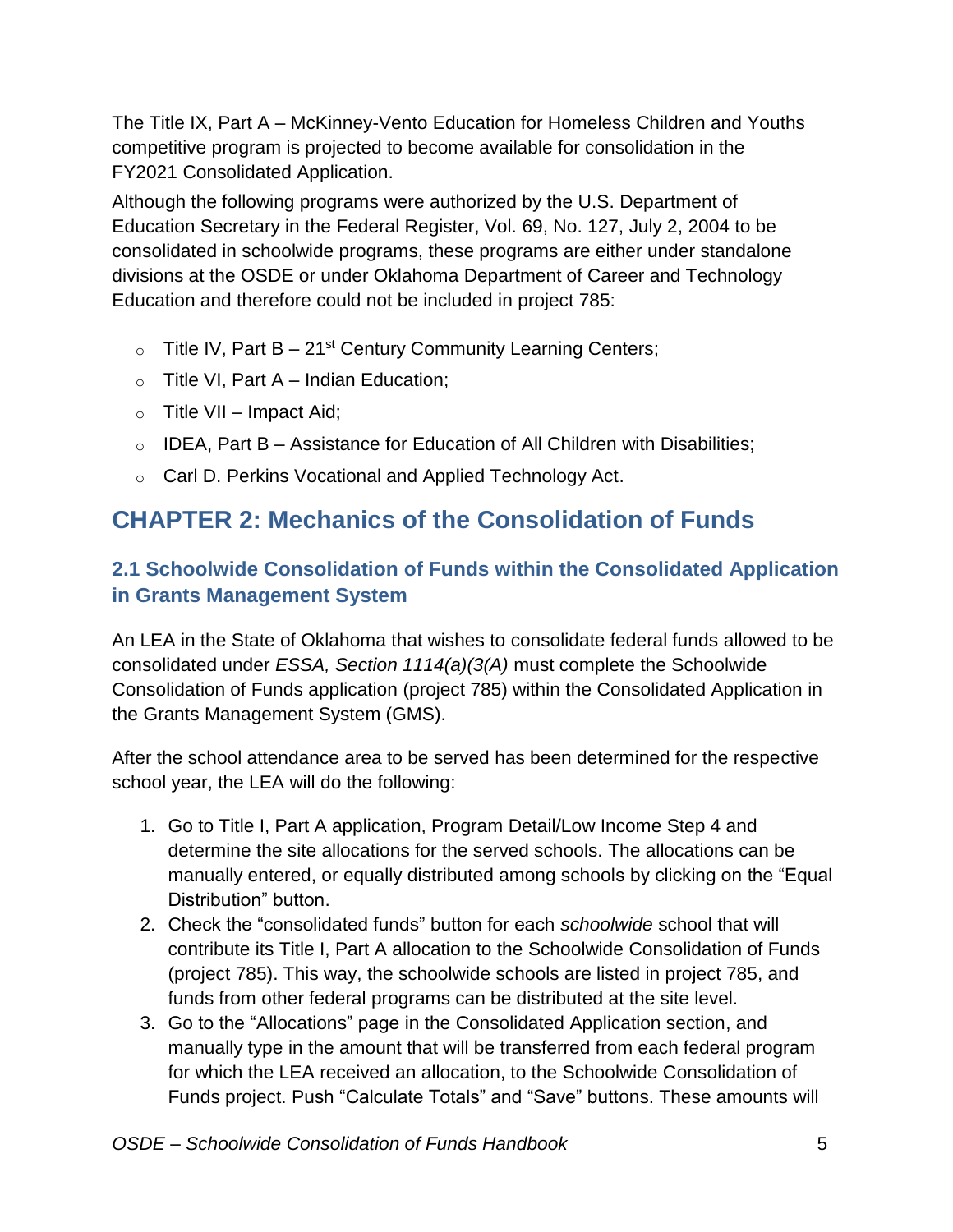populate the "Site Allocation" page in the Schoolwide Consolidation of Funds application. On this page, the LEA will distribute the contributing program funds to each site, based on the needs assessment of each site, then save the page.

- 4. Go to the "Intent and Purpose" page and provide a description on how the intent and purpose is met for each program that will contribute to the Schoolwide Consolidation of Funds of each school.
- 5. Go to the "Budget" page and describe the proposed expenditures for each school, using the appropriate function-object codes. The total budgeted amount on this page must balance with the total amount the site received on the "Site Allocation" page.

## **2.2 Intent and Purpose of the Consolidated Programs**

A school that chooses to consolidate and use funds from different Federal programs under this section shall not be required to maintain separate fiscal accounting records, by program, that identify the specific activities supported by those particular funds as long as the school maintains records that demonstrate that the schoolwide program, considered as a whole, addresses the intent and purposes of each of the Federal programs that were consolidated to support the schoolwide program. *[ESSA, Section 1114(a)(3)(C)].* Therefore, as mentioned above, the LEA shall provide a description on how the intent and purpose is met for each program that will contribute to the Schoolwide Consolidation of Funds of each school. To support each narrative statement on this page, each schoolwide school must maintain records that demonstrate that the schoolwide program as a whole addresses the intent and purposes of each of the federal education programs whose funds were consolidated to support it." *[ESSA, Section 1114(a)(3)(C)]*

# **CHAPTER 3: General Fiscal Requirements**

## **3.1 Title I Supplement, Not Supplant (SNS) Test**

The SNS provision is a fundamental Title I fiscal principle in schoolwide programs. Title I funds must be used to supplement, not supplant, state and local resources. *[ESSA, Section 1118(b)(1)]*

An LEA demonstrates compliance with the Title I, Part A supplement, not supplant requirement by using a methodology to allocate State and local funds to each Title I school that ensures that each school receives all the State and local funds it would otherwise receive if it were not receiving Title I funds. *[ESSA, Section 1118(b)(2)]*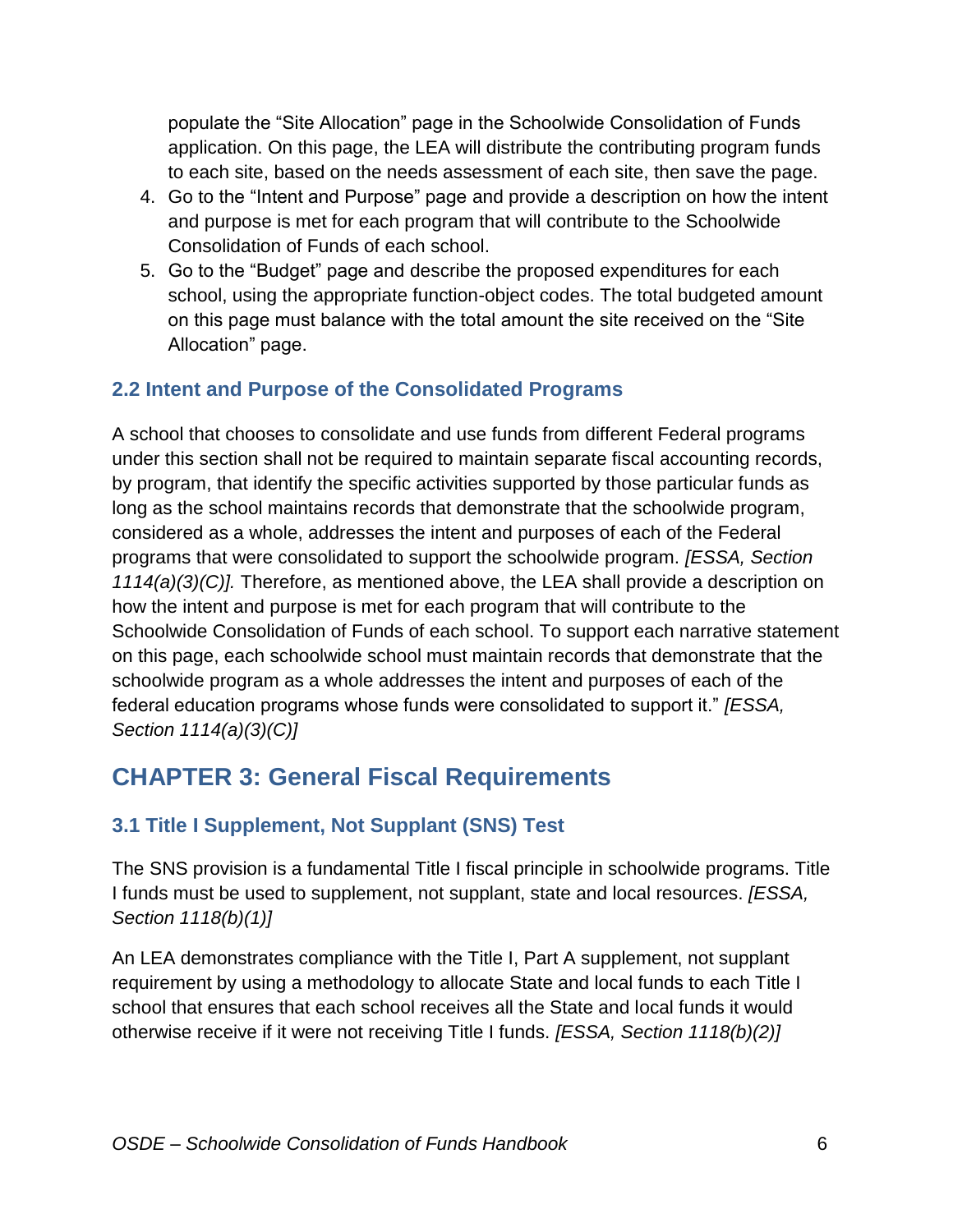No local educational agency shall be required to:

A) identify that an individual cost or service supported under this part is supplemental; or

(B) provide services under this part through a particular instructional method or in a particular instructional setting in order to demonstrate such agency's compliance with paragraph (1). *[ESSA, Section 1118(b)(3)(A)-(B)]*

Therefore, supplanting is no longer determined based on the individual cost or service paid with Title I, Part A funds. Rather, it is determined by the allocation of State and local resources to schools and whether such resources are allocated without regard to a school's Title I status.

The OSDE follows ESSA, Section 1118 and allows LEAs to demonstrate compliance with the Title I, Part A supplement, not supplant requirement by uploading a methodology in the Consolidated Application to demonstrate how State and local funds are allocated to each school, including Title I schools.

LEAs must keep documentation that demonstrates its methodology for allocating state and local funds in a manner that meets this SNS test. There are multiple ways an LEA might distribute non-federal funds among its schools that would satisfy this requirement. Approval of a resource allocation methodology plan will suffice for the SNS test.

## **3.2 Title I Comparability Requirement**

When an LEA consolidates Title I, Part A funds in project 785, its schools must still comply with the Title I comparability requirement.

Demonstrating comparability is a prerequisite for receiving Title I, Part A funds. *ESSA, Section 1118(c)(1)(A)(B)* provides that an LEA may receive Title I, Part A funds only if it uses state and local funds to provide services in Title I schools that, taken as a whole, are at least comparable to the services provided in schools that are not receiving Title I funds. If the LEA serves all of its schools with Title I funds, the LEA must use state and local funds to provide services that, taken as a whole, are substantially comparable in each Title I school.

At the school building level, comparability requires an LEA to ensure that each Title I school receives its fair share of resources from state and local funds. In other words, an LEA may not discriminate (either intentionally or unintentionally) against its Title I schools when distributing resources funded from state and local sources simply because these schools receive federal funds.

Because Title I, Part A allocations are made annually, comparability is an annual requirement.

*OSDE – Schoolwide Consolidation of Funds Handbook* 7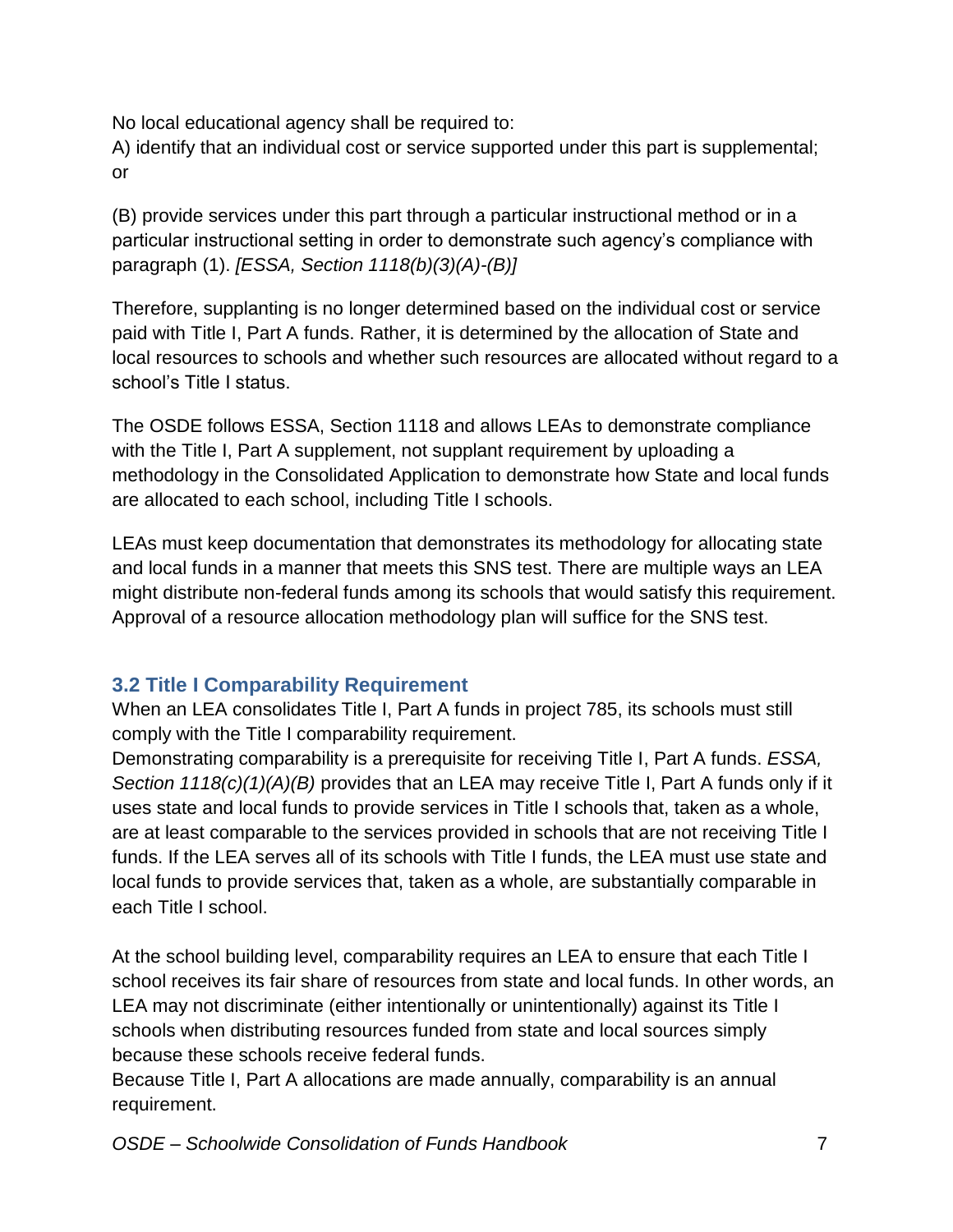The comparability requirement does not apply to an LEA that has only one building for each grade span. For example, an LEA that has one elementary, one middle school or one high school is exempt from demonstrating Comparability. An LEA may also exclude schools with 100 or fewer students from its comparability determinations.

More details and examples regarding *Comparability* may be found in the OSDE Title I, Part A Handbook.

#### **3.3 Maintenance of Effort Requirements**

In calculating whether it has maintained effort, an LEA can allocate expenditures in a schoolwide program in proportion to the amount of federal funds provided to the schoolwide program. The LEA maintenance of effort calculation will utilize the revenue and expenditure information submitted by each LEA. Funds 100 and 150 will be combined to calculate the state and local effort. This will be accomplished using the current programming methodology utilized for LEAs which do not consolidate funds in project 785.

For those LEAs which consolidate their federal funds in project 785, when calculating whether it has maintained effort, an LEA could allocate expenditures of Federal funds in a schoolwide program in proportion to the amount of Federal funds provided to the schoolwide program. For example, if Federal programs contributed 25 percent of the funds in a schoolwide program, the LEA would consider 25 percent of the funds expended in the schoolwide program to be Federal funds that the LEA would then exclude from its maintenance of effort determination. An LEA may also use other reasonable methods. *[Non-Regulatory Guidance, Title I Fiscal Issues, Revised February 2008, E-20]*

#### **3.4 District Level Set-Asides**

An LEA that consolidates all Title I, Part A funds in Schoolwide Consolidation of Funds, must retain and claim in Title I, Part A any district level set-asides. *[Non-Regulatory Guidance, Title I Fiscal Issues, Revised February 2008, E-6]*

Title I set-asides will include funds for homeless students, private school equitable share, parent and family engagement activities, preschool programs, indirect costs, district wide professional development, foster care, or other district level set-asides.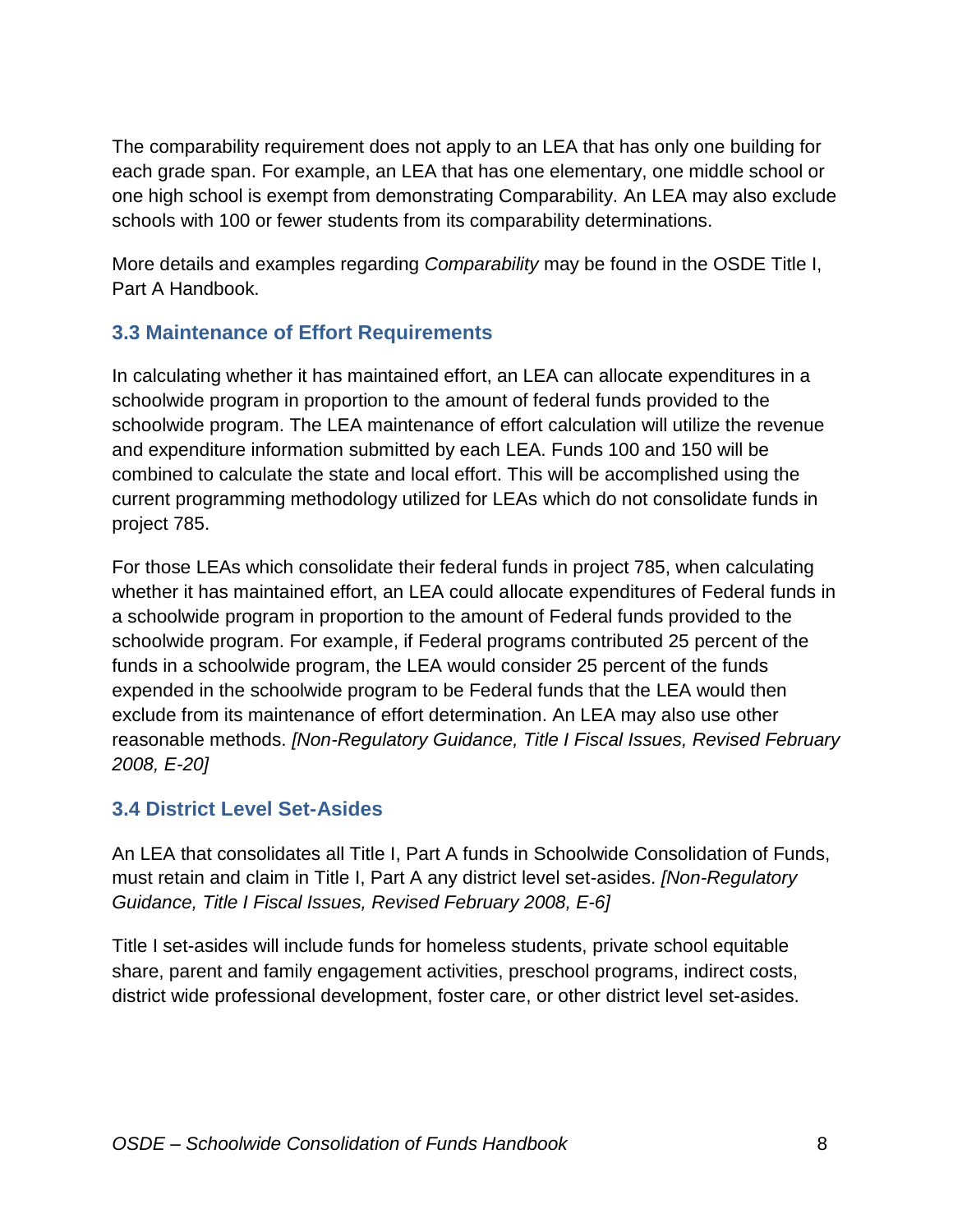#### **3.5 Carryover**

LEAs who consolidate federal funds still have the ability to carry over unexpended funds from one fiscal year to another, according to any established or required limitations.

When OSDE pays reimbursements for expenditures submitted for project 785, the funds for these expenditures are exhausted proportionally from each contributing program.

Any unexpended funds in Project 785 will revert to the original contributing program. All funds from a federal program with a carryover cap, regardless of whether used in schoolwide or targeted assistance schools, would be included in the base for calculating the cap. For example, an LEA receives \$2,000,000 in Title I, Part A funds and allocates \$500,000 to a targeted assistance school and \$1,500,000 to a schoolwide program school that consolidates its funds. The entire \$2,000,000 must be used as the base to determine the 15 percent cap on carryover because all the funds are part of the Title I, Part A allocation the LEA received.

#### **3.6 Close-outs**

At the end of each fiscal year, anytime after July 1, LEAs must perform the closeout in the Grants Management System (GMS) for each of the grant programs from which the LEA received funds. Once an LEA has finished expending funds from the Schoolwide Consolidation of Funds pool, and received reimbursement for the current fiscal year, the LEA will need to close-out the Schoolwide Consolidation of Funds program before closing out the rest of the contributing programs. This will allow any unexpended funds in the Schoolwide Consolidation of Funds to carry over to the program from where the funds originated. Originating programs may be closed out in any order after the destination fund has been closed out.

The Consolidated Application for the following fiscal year cannot be created before all the closeouts were performed. LEAs must closeout no later than August 15, every year.

# **CHAPTER 4: Local Uses of Funds**

## **4.1 Local Uses of Funds**

ESSA, Section 1118(b)(3)(A) states that no LEA shall be required to identify that an individual cost or service as being supplemental. Therefore, an LEA is no longer required to use the three presumptions to comply with the supplement not supplant requirement (SNS), which were based on an analysis of individual costs. Federal funds consolidated under project 785 may be braided with State and local funds, and may be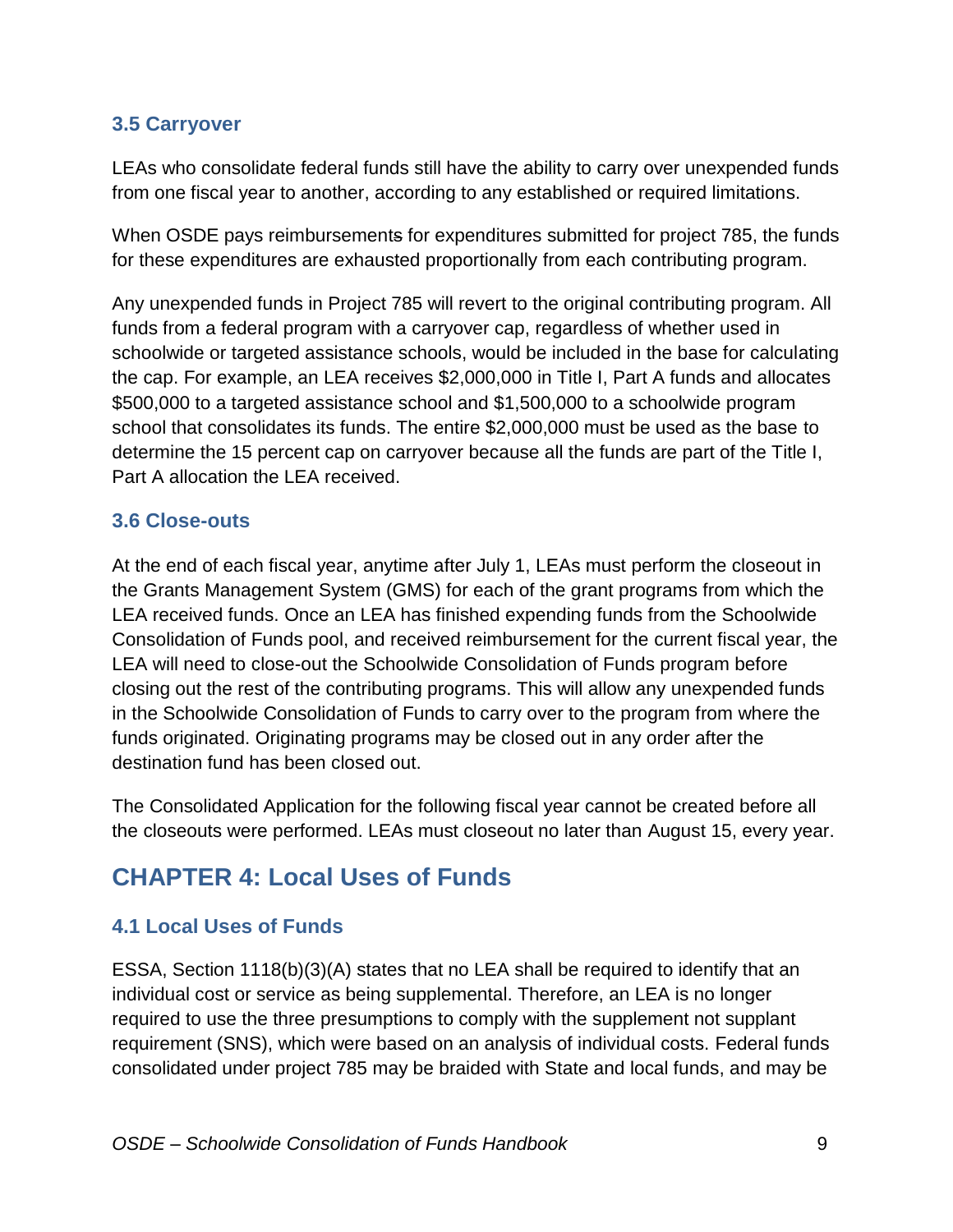used to upgrade the entire educational program in a schoolwide school, without concerns of breaking the SNS rule.

Although no LEA may be required to demonstrate that individual costs are supplemental, all federal funds consolidated under project 785 must be used only for allowable activities. In a schoolwide program, funds may be used to upgrade the entire educational program in the school and benefit all students, provided the cost is consistent with the school's comprehensive needs assessment and included in the school's comprehensive schoolwide plan. *[ESSA, Section 1114(a)(1)]* 

To be allowable, a cost also must comply with the Cost Principles in the Uniform Administrative Requirements, Cost Principles, and Audit Requirements for Federal Awards, 2 C.F.R. Part 200, Subpart E (e.g., costs must be "necessary and reasonable" for proper and efficient administration of the Title I, Part A program under 2 C.F.R. § 200.403). Although an LEA need not identify that particular costs supported with Title I, Part A funds are supplemental, it still must use its Title I, Part A funds only for allowable costs.

## **CHAPTER 5: FAQs**

- **5.1 Q: May a school that consolidates funds under project 785 spend federal funds on activities or services that are required under a state law?**
	- **A:** Yes. Since supplanting is not determined on individual costs or services, then consolidated federal funds may be spent on activities or services that are required under the state law.

#### **5.2 Q: Must an LEA allocate State and local funds for activities required by Federal, State, or local law to Title I schools?**

**A:** Yes. Where State or local law requires that all schools comply, and to the extent that an LEA allocates State and local funds for activities required by Federal, State, or local law through its allocation methodology to schools, then a Title I school must be allocated State and local funds for the activity required by State or local law, similar to any non-Title I school.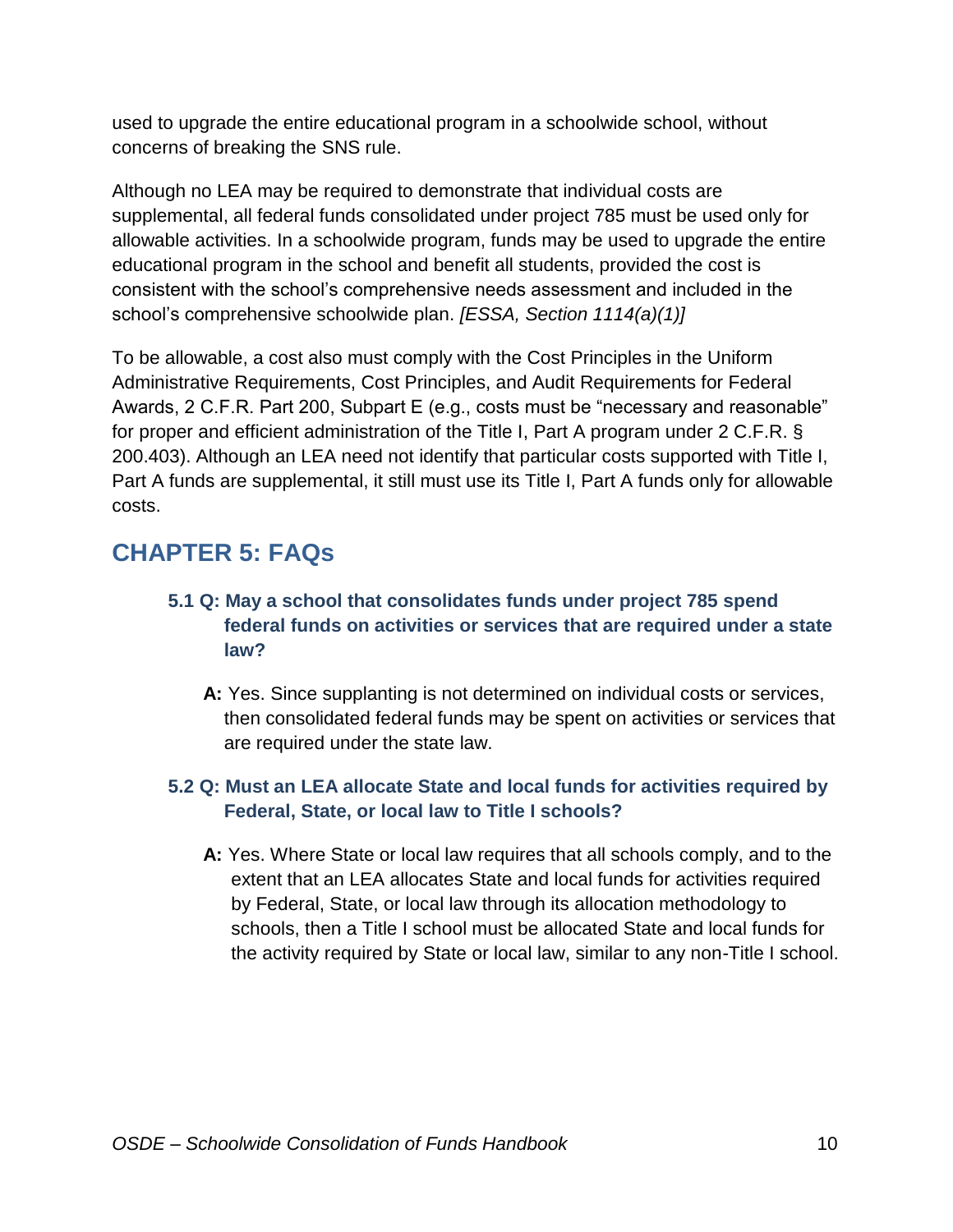#### **5.3 Q: Must consolidated funds under project 785 be used only for allowable activities, given that no LEA may be required to demonstrate that individual costs are supplemental?**

**A:** Yes. ESSA requires an LEA to use funds in schoolwide schools only for allowable costs, even if the LEA complies with the supplement not supplant requirement.

#### **5.4 Q: May a school that consolidates funds under project 785 spend federal funds on district level personnel, materials or services?**

**A:** No. Funds in project 785 are allocated at the site level. Therefore, all personnel, services and materials must be at the site level, and not at the district level.

#### **5.5 Q: May consolidated funds under project 785 be used** *only* **to serve lowachieving students?**

**A**: No. Consolidated federal funds may be used to upgrade the entire educational program in a schoolwide program school, therefore, all students may benefit from the use of these funds. However, the reason to upgrade the entire educational program in a school is to improve the achievement of the lowest-achieving students, so the needs of these students should be the main focus of spending these funds.

#### **5.6 Q: May consolidated funds under project 785 be used** *only* **for instruction?**

**A:** No. Consolidated federal funds may be used for activities and strategies designed to raise the achievement of low-achieving students identified by a schoolwide program school's comprehensive needs assessment and articulated in the school's comprehensive schoolwide plan. For example, Title I funds may be used to improve the quality of instructional materials, improve attendance, improve school climate, etc.